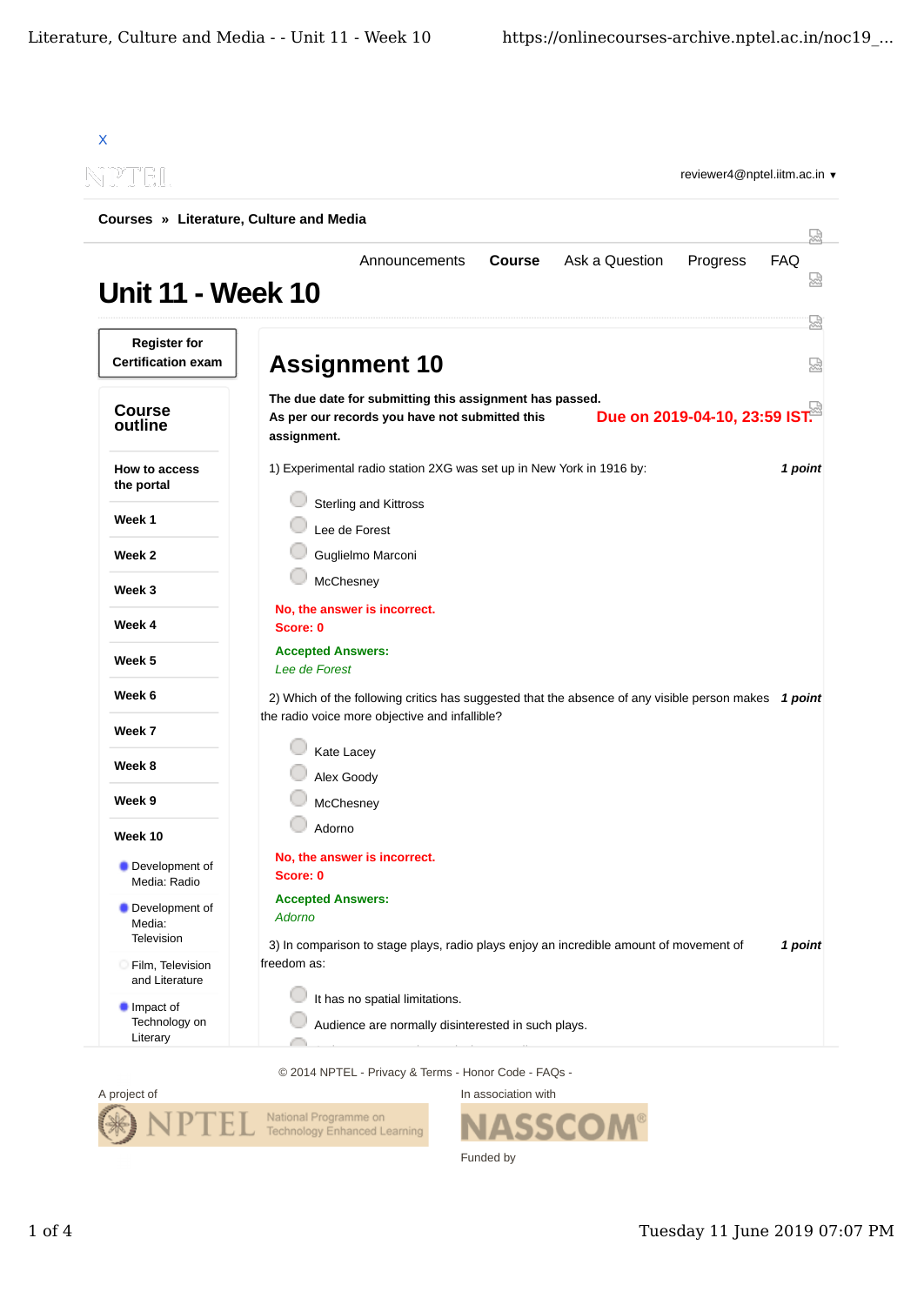|                                  | Literature, Culture and Media - - Unit 11 - Week 10<br>https://onlinecourses-archive.nptel.ac.in/noc19                                                                                     |
|----------------------------------|--------------------------------------------------------------------------------------------------------------------------------------------------------------------------------------------|
| Assignment 10                    | 4) First public demonstration of a television was made by Baird in:<br>1 point                                                                                                             |
| Week 11                          | ce De<br>1923                                                                                                                                                                              |
| Week 12                          | 1924                                                                                                                                                                                       |
|                                  | 1925                                                                                                                                                                                       |
| <b>DOWNLOAD</b><br><b>VIDEOS</b> | 1926                                                                                                                                                                                       |
| <b>Text Transcript</b>           | No, the answer is incorrect.<br>얺<br>Score: 0                                                                                                                                              |
| Interaction<br><b>Session</b>    | <b>Accepted Answers:</b><br>圀<br>1926                                                                                                                                                      |
|                                  | 5) Cultural Experience hypothesis about responses to Television suggests that:<br>$1$ points                                                                                               |
|                                  | TV predicts a negative correlation between analytical/interpretive indices and educational<br>恩<br>level.                                                                                  |
|                                  | TV functions as a common cultural form and is evaluated in a similar manner by different<br>恩<br>educational groups.                                                                       |
|                                  | The more educated the spectator is, the higher the level of analytical/interpretive thinking<br>he/she has while consuming TV content.                                                     |
|                                  | The educated viewer dismisses TV as merely a form of escapism and thus ignores<br>interpretive questions.                                                                                  |
|                                  | No, the answer is incorrect.<br>Score: 0                                                                                                                                                   |
|                                  | <b>Accepted Answers:</b><br>The more educated the spectator is, the higher the level of analytical/interpretive thinking he/she has wh<br>consuming TV content.                            |
|                                  | 6) The Second Phases of Film and Television Economy is characterized by:<br>1 point                                                                                                        |
|                                  | A state of limited competition, in which a market is shared by a small number of<br>producers/sellers.                                                                                     |
|                                  | Narrowing of product range                                                                                                                                                                 |
|                                  | Films and programs were produced in monopoly or quasi-monopoly markets.                                                                                                                    |
|                                  | None of the above                                                                                                                                                                          |
|                                  | No, the answer is incorrect.<br>Score: 0                                                                                                                                                   |
|                                  | <b>Accepted Answers:</b><br>A state of limited competition, in which a market is shared by a small number of producers/sellers.                                                            |
|                                  | 7) The late Victorian writer Grant Allen had complained about data overload as early as<br>1 point<br>1890s. Which of the following reasons can NOT be attributed to this response by him: |
|                                  | Morning and evening newspapers had started publishing.                                                                                                                                     |
|                                  | Two postal deliveries were started.                                                                                                                                                        |
|                                  | Telegrams were delivered at any hour.                                                                                                                                                      |
|                                  | Travel was cumbersome for common man.                                                                                                                                                      |
|                                  | No, the answer is incorrect.<br>Score: 0                                                                                                                                                   |
|                                  | <b>Accepted Answers:</b>                                                                                                                                                                   |

*Travel was cumbersome for common man.*

8) Which of the following philosophers has commented that the writing instruments which we 1 point use are not simple tools or instruments for expression of ideas. Rather, they actively shape the expanse as well as the limits of what we have to say: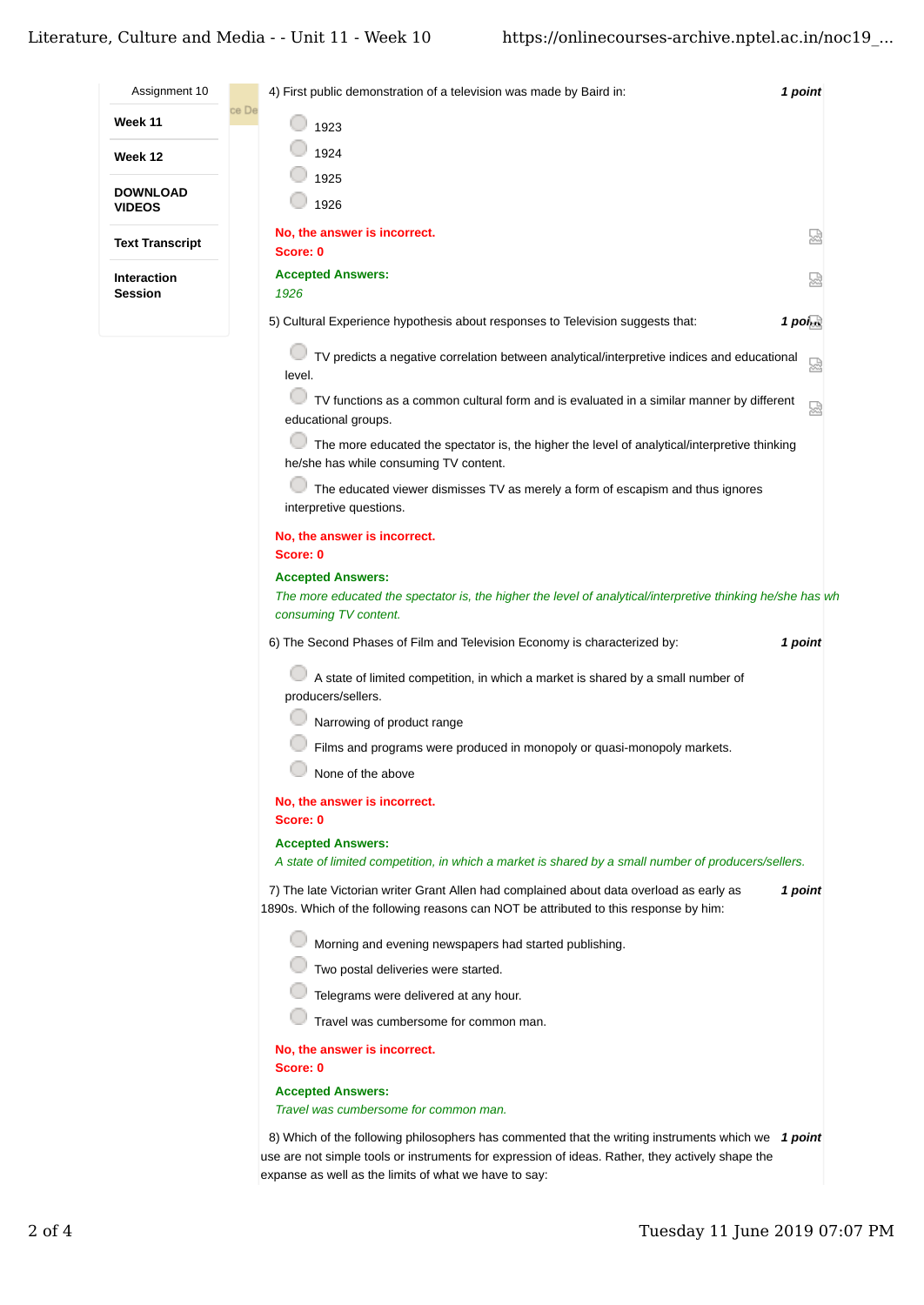| <b>Descartes</b>                                                                                                                                                                                |                   |
|-------------------------------------------------------------------------------------------------------------------------------------------------------------------------------------------------|-------------------|
| Nietzsche                                                                                                                                                                                       |                   |
| Locke                                                                                                                                                                                           |                   |
| Marx                                                                                                                                                                                            |                   |
| No, the answer is incorrect.                                                                                                                                                                    |                   |
| Score: 0                                                                                                                                                                                        |                   |
| <b>Accepted Answers:</b><br><b>Nietzsche</b>                                                                                                                                                    | 썭                 |
| 9) The novel emerged in response to the 18th century changes in the socio-political fabric of<br>contemporary England. Which of the following reasons can NOT be attributed to this phenomenon: | 덣<br>1 point<br>덣 |
| Older forms of literature-lyric, epic and drama-could not accommodate the needs and<br>experiences of this new readership as these genres were embedded in a different kind of<br>world-view    | 쩒                 |
| Rise of the book publishing industry                                                                                                                                                            | 앥                 |
| Decline in the popularity of rationalist thought                                                                                                                                                |                   |
| Democratization in production and dissemination of printed material                                                                                                                             |                   |
| No, the answer is incorrect.<br>Score: 0                                                                                                                                                        |                   |
| <b>Accepted Answers:</b>                                                                                                                                                                        |                   |
| Decline in the popularity of rationalist thought                                                                                                                                                |                   |
| 10) The phrase "New media" in critical thought represents:                                                                                                                                      | 1 point           |
| Social Media                                                                                                                                                                                    |                   |
| Convergence of computing and media technologies                                                                                                                                                 |                   |
| Steady demise of old media                                                                                                                                                                      |                   |
| All of the above                                                                                                                                                                                |                   |
| No, the answer is incorrect.<br>Score: 0                                                                                                                                                        |                   |
| <b>Accepted Answers:</b><br>Convergence of computing and media technologies                                                                                                                     |                   |
|                                                                                                                                                                                                 |                   |

Previous Page **End**